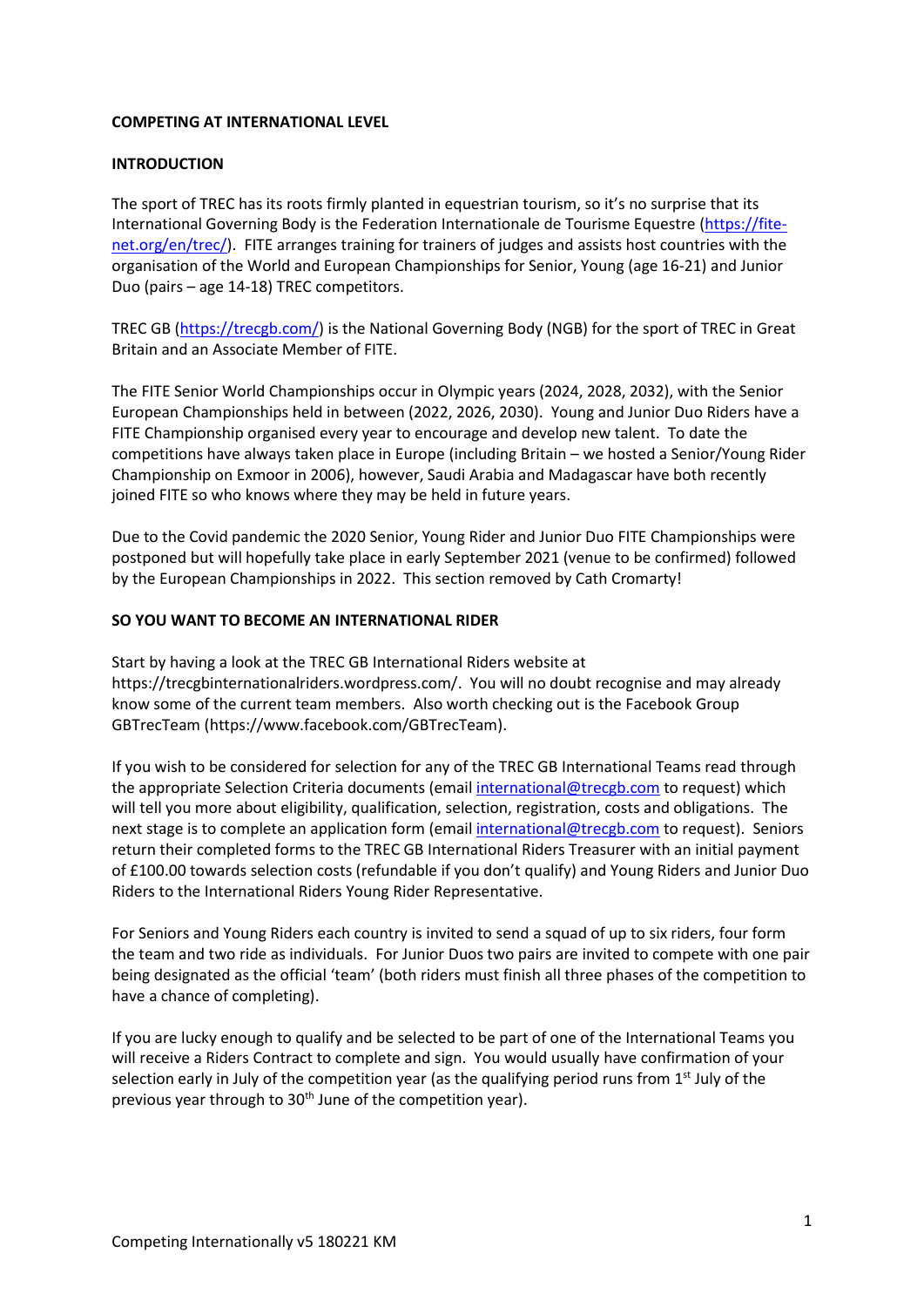#### **PREPARATION AND PAPERWORK**

Formally registered and potential International Riders are invited to join TREC GB's International Rider's Development Group. The Development Group aims to help prepare riders to compete at International Championships by providing specific training events to help riders hone their skills both in and out of the saddle and provide support in preparing their horses to undertake the challenge of an International Championship.

Seasoned members of current and past international teams and the Chefs d'Equipe (Team Managers) will be more than happy to guide and mentor you through the whole process. Don't forget everyone was the newbie once!

Team members also keep in touch via a closed Facebook page (TREC Team GBR).

It is useful experience to have already competed in a competition abroad and in some circumstances a requirement for selection. This could be on your own horse or you could fly out and hire a horse. Please note that you must have the official approval of TREC GB in order to compete abroad. This can be obtained by emailing your request to th[e irwg@trecgb.com](mailto:irwg@trecgb.com) 

**Riders** need the usual passports and paperwork for travelling abroad but you should double check what this includes going forward as there have been several changes to requirements since we left the EU (for further information see https://www.gov.uk/visit-europe-1-january-2021).

During the months prior to the competition, as well as training and getting out and competing, riders should spend some time studying the schedule, current FITE rulebook and FITE PTV obstacle datasheets [\(https://fite-net.org/en/trec/\)](https://fite-net.org/en/trec/) and research map(s) and satellite images of the venue and its surrounding area. Maps vary country to country, they can usually be obtained from specialist map shops in the UK but sometimes have to be specially ordered so it's best not to leave it until the last minute – usually the riders get together and organise to buy a batch.

**Horses** must have valid passports and up-to-date flu vaccinations in accordance with the FITE rulebook (plus any other vaccinations specified by the organisers or deemed a sensible precaution due to local disease risks). Again rules on taking horses to Europe have changed since we left the EU but don't worry, there will be plenty of help and guidance available to you.

The organisers issue a competition schedule early in the year of the competition which includes a provisional timetable and lots of information about the competition itself and the local area including tourist attractions and accommodation together with details of the entry fees etc. Preentries and accommodation and or/meal package bookings are submitted by the Management Team Administrator followed by the final names and numbers in mid to late July. Family and friends of team riders are welcome to come along but must book any official accommodation and/or meal packages through the Management Team Administrator.

# **WHAT DOES IT COST?**

Currently riders have to pay for most of their own participation in FITE Championships although fund raising, sponsorship and donations do help to reduce the overall costs. Unavoidable costs include entry fees, accommodation, stabling, food for both human and horse, transport to and from the FITE Championships and a contribution towards reasonable expenses for your Chef d'Equipe (these are partially funded by TREC GB). The overall cost varies according to the location of the venue and how the horses are transported but as a rough guide could be anywhere between £2k and £5k.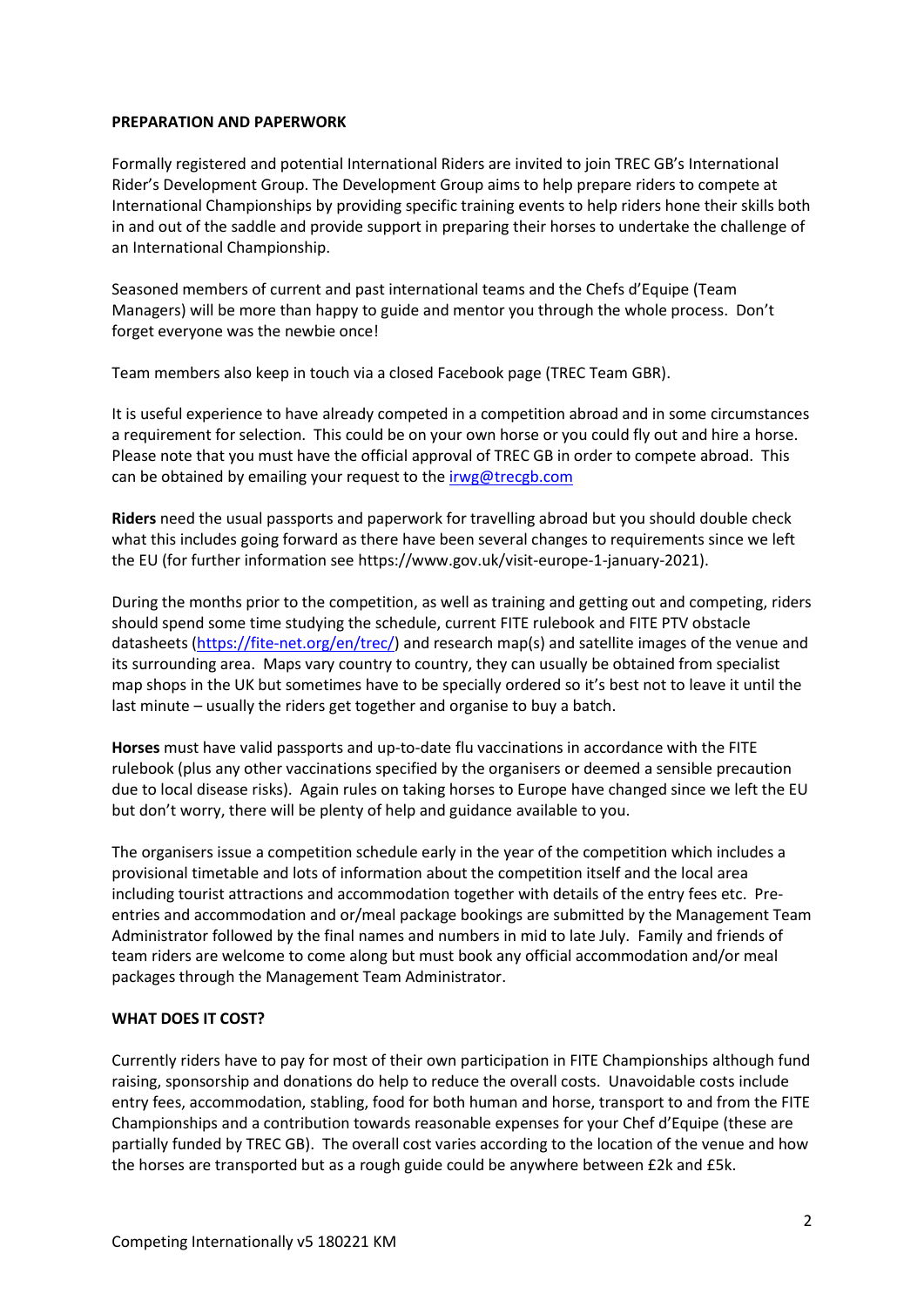#### **HOW DOES EVERYONE GET THERE?**

The horses usually travel to the venue together in a horsebox hired from a commercial horse transport company who provide their own driver(s) but this does depend on the location of the venue and how many horses are travelling. There is usually a small amount of space allocated to each rider for tack, equipment, feed etc. Sometimes riders share their own horsebox/car transport – and we have occasionally shared transport and costs with riders from TREC Ireland.

Everyone usually meets either at a lairage or the yard of a generous TREC rider near to Dover the night before travelling across to Europe and the horses are stabled or corralled overnight depending on the facilities available. The horses need to be vetted within 24 hours before starting an international journey, sometimes a vet comes out to the lairage or yard and vets them all together or in some circumstances this can be done by your own vet before you leave home.

The horses travel across the Channel by ferry (it's very expensive to transport horses via the Channel Tunnel and requires the lorry to be extremely high spec). The riders either fly out to the venue or drive. We recommend that at least a few meet up with the horses at any overnight stops to help with their care. The horses travel surprisingly well despite the long distances sometimes involved but do think ahead re clearly labelled pre-packed feeds etc. The main benefit of driving over flying is that you can take more equipment, feed etc with you. The quality of hay and/or haylage that's on offer is at the venues is not guaranteed and it can be quite expensive (and changing your horses feed or forage immediately prior to a competition is not a good idea).

The TREC GB horses, riders and Chefs d'Equipe plan to arrive at the venue a few days before the start of the competition so they can rest after the journey, acclimatise, settle in to their temporary stabling/accommodation and familiarise themselves with the venue and surrounding area.

In some circumstances competitors hire horses to compete on in which case they would usually request that their hireling be available a few days prior to the competition so that they can get to know each other.

The horses are normally stabled, sometimes in permanent stables but often in temporary stabling (small, with earth floors). It is useful for the squad to take corralling equipment but not guaranteed that you will actually be able to corral. Sometimes if there is space the teams will set up a corral(s) which can be shared so the horses get some turnout. Some venues have very little available grass even for grazing in hand especially in the dryer climates of countries like Spain, Portugal and Italy but it's nice for the horses to have space to roll and look around.

The riders, Chefs d'Equipe, judges and supporters stay in a variety of accommodation. There will be an accommodation package but some choose to opt out and camp or rent a villa or Airbnb nearby. The official accommodation is sometimes a distance away from the venue so some prefer to camp on site to be near their horses – we recommend that riders stay together if at all possible as it makes sharing information and getting to team meetings or official briefings so much easier.

There is usually a food package and mealtimes are a great time to socialise with your own team members and with the competitors, judges and supporters from other countries. You will definitely make some new lifelong friends. The food on offer can vary in quality and quantity but is usually based on the local cuisine (FYI – Italian breakfasts are pretty much non-existent). You will be given some form of ID to show at mealtimes – this could be a wrist band, punchcard or tokens – whatever it is, don't lose it (it is nearly as important as your POR record card).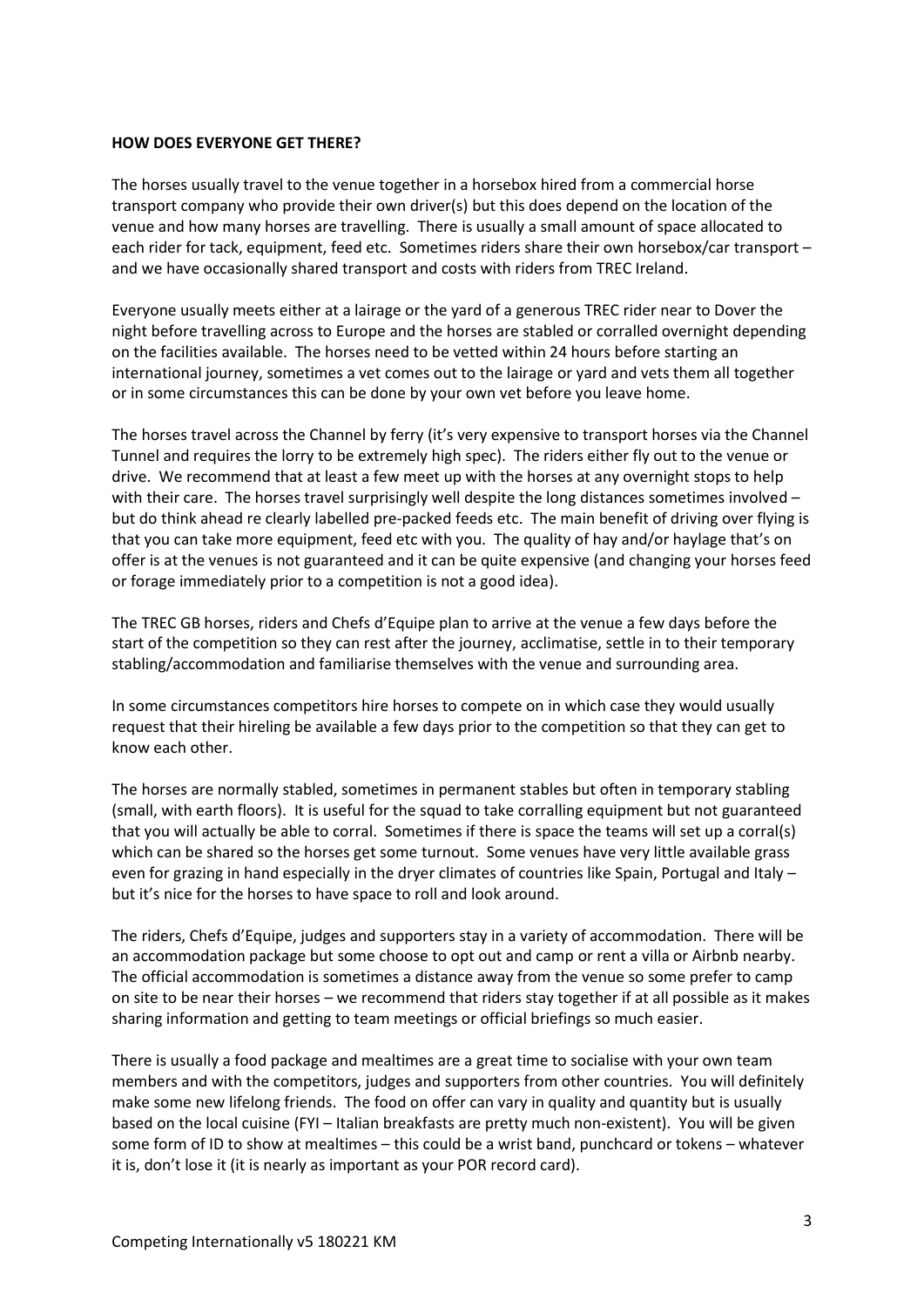It is very useful to have more than one vehicle per squad so that riders and supporters can easily travel between the venue and their accommodation as well as getting out and about to recce the local area independently. If flying out consider hiring a car.

In the days leading up to the competition the riders will recce the venue and possible POR exit routes and explore the local countryside in groups and on their own, on horseback, on foot and by car, sometimes accompanied by their Chef d'Equipe. It is really important to split up and head in different directions and then to debrief the other squad members at the daily team meetings as to what you've found – in the past we've found it useful to pair a newbie, or young rider(s) with an old hand so they're not overwhelmed by the mental overload of foreign map, new language etc... Any restriction on hacking out will be advised in advance (eg in 2000, riders weren't allowed off tarmac until they were at least a 3km radius away from the Belgian venue).

The riders are fully responsible for the day-to-day care, welfare and exercise of their own (or hired) horses – this is not part of the Chef d'Equipe's job! There is a formal document which sets out the roles and responsibilities of the Chef d'Equipe but basically, they are there to support you, oversee the safety and welfare of you and your horse and deal with administrative matters between the organisers and their squad.

# **WHAT'S THE FORMAT OF THE COMPETITION?**

Accommodation packages usually start from the Wednesday although many teams including TREC GB book some extra days prior to this (we usually aim to arrive on the Sunday/Monday prior to the competition). There is usually a meeting for the Chefs d'Equipe on the Wednesday.

# **THE OPENING CEREMONY**

The opening ceremony usually takes place on the Thursday afternoon. It may be held at the venue or at a nearby historic site or local town which could be some distance away. Smart, matching team clothes and numnahs are required, the competitors and their Chefs d'Equipe parade, sometimes mounted, sometimes on foot – if it's mounted it's useful to know if your horse will tolerate flags/crowds/brass bands/ethnic dancers, if it's to a be on foot think about whether you can stand comfortably through long speeches or whether you might want a shooting stick to lean on and make sure your shoes/boots are comfortable.

# **THE INITIAL VETTING**

The riders are allocated a time for their vetting on the Thursday morning and must dress appropriately to present and trot up their horse. This can be quite nerve wracking after travelling such a long way to compete – breathe, smile and remember to warm your horse up before the trot up.

# **THE TACK CHECK**

Tack and equipment is not checked before you compete but there is a list of compulsory equipment in the FITE rulebook which can be checked at any point on the POR so needs to be carried. The team usually has a check through all equipment in the days before the competition to ensure that everyone's kit is up to scratch (working torches, valid dates on  $1<sup>st</sup>$  Aid equipment etc) when there's still time for shopping. Top tip: it's way better to check your kit before you leave the UK and to know that you don't have to find a suitable chemist/supermarket/tack shop in a mad hurry.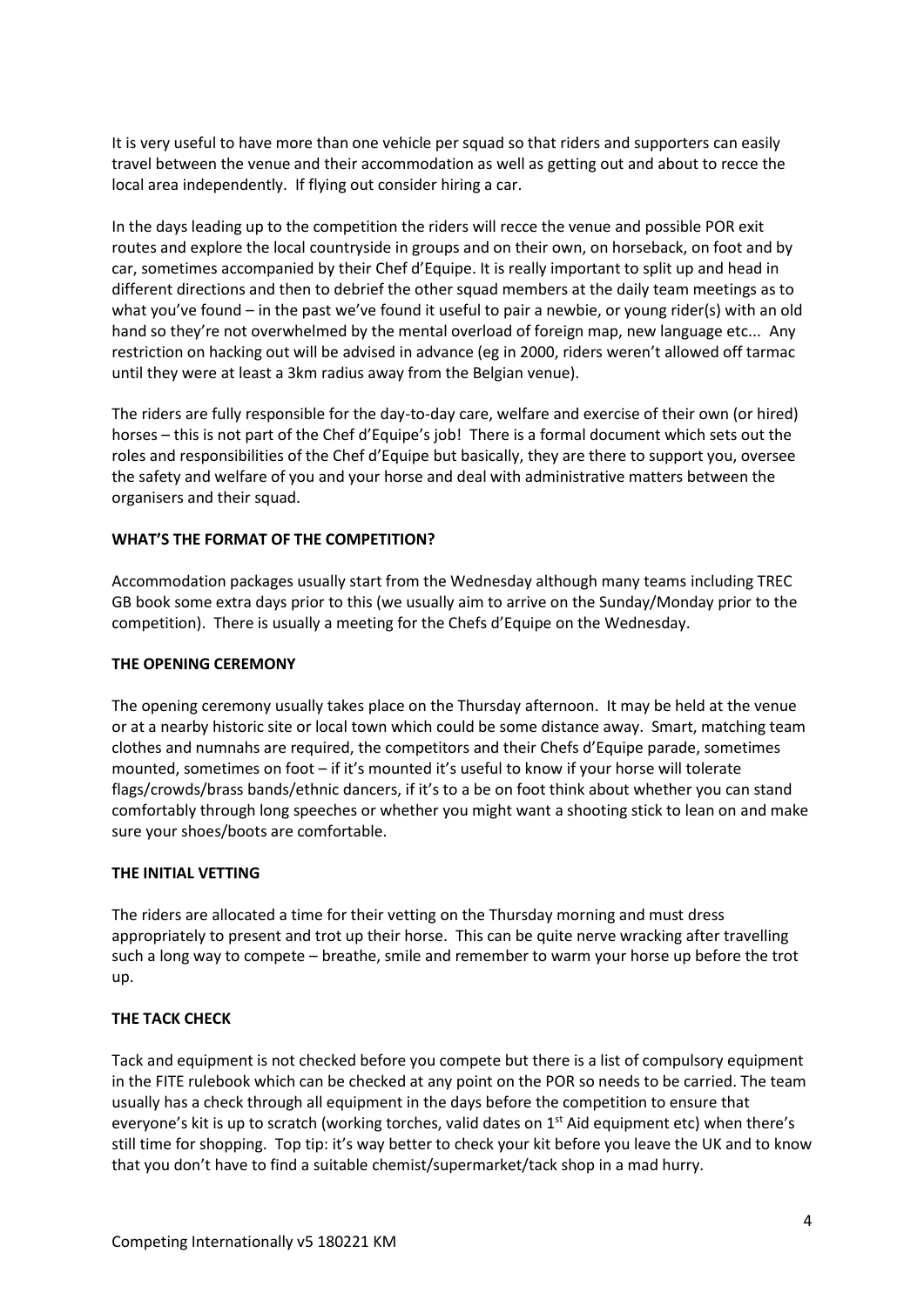# **THE MAP ROOM**

If you have done your homework and are au fait with the local maps and the layout of the venue this should not prove too stressful an experience. If there's anything unusual about the competition maps, samples will be shared before the competition to allow you to test pens on the surface and to get to grips with the legend (Spain 2002).

# **THE POR**

The POR takes place on the Friday. The starting order for teams is known long in advance and the Chefs d'Equipe declare the order for their team and individual riders on the Wednesday/Thursday. Team riders go first followed by any/all individuals.

Language is not a problem. The official languages of TREC are French and English and, because we have our sport in common, everyone understands enough about what's going on to manage to communicate. There is usually someone at a controle (check point) who can speak some English even if it's their second language. You will soon get used to the odd things like 'CP' not standing for check point but controle de passage (ticket to you and me) – and if the question 'what's the next speed?' gets blank looks, asking 'kilometre?' is always understood!

Typical technical difficulties you will be presented with depend on whether you are competing as a Senior, Young Rider or Junior Duo. The terrain can be harder to read and match to the map than in the UK as many of the paths and tracks are less well defined than they are here. Much of the European forestry is a maze of different and often similar paths and tracks. In some countries there is a noticeable lack of field boundary definition with fewer fences and walls than we're used to here – but, generally, ditches and streams are well marked and can be used as defining features whether in woodland or open country.

On returning to the venue riders are often met by crowds of helpers and supporters of all countries who cheer them home.

# **VETERINARY CHECKS**

There will be a vet check during the POR (sometimes with lunch provided).

At the end of the POR you will have another vet check. Chefs d'Equipe, helpers and supporters are allowed to help prepare the horses for the post POR vetting (if it's been a hot day this can involve a lot of cooling buckets of water) – please advise your Chef d'Equipe if you'd rather keep the 'crowd' to a minimum to help get/keep your horse's heart rate nice and low.

There will be a further vet check on the Saturday morning prior to the MA and PTV. The horses' return travel paperwork will be checked/stamped after this vet check.

# **THE MA**

Depending on the type of venue the MA might be in an arena with all the distractions that go with that although it could equally be on a grass/sand course. There are likely to be several more judges alongside the track than you're used to in the UK.